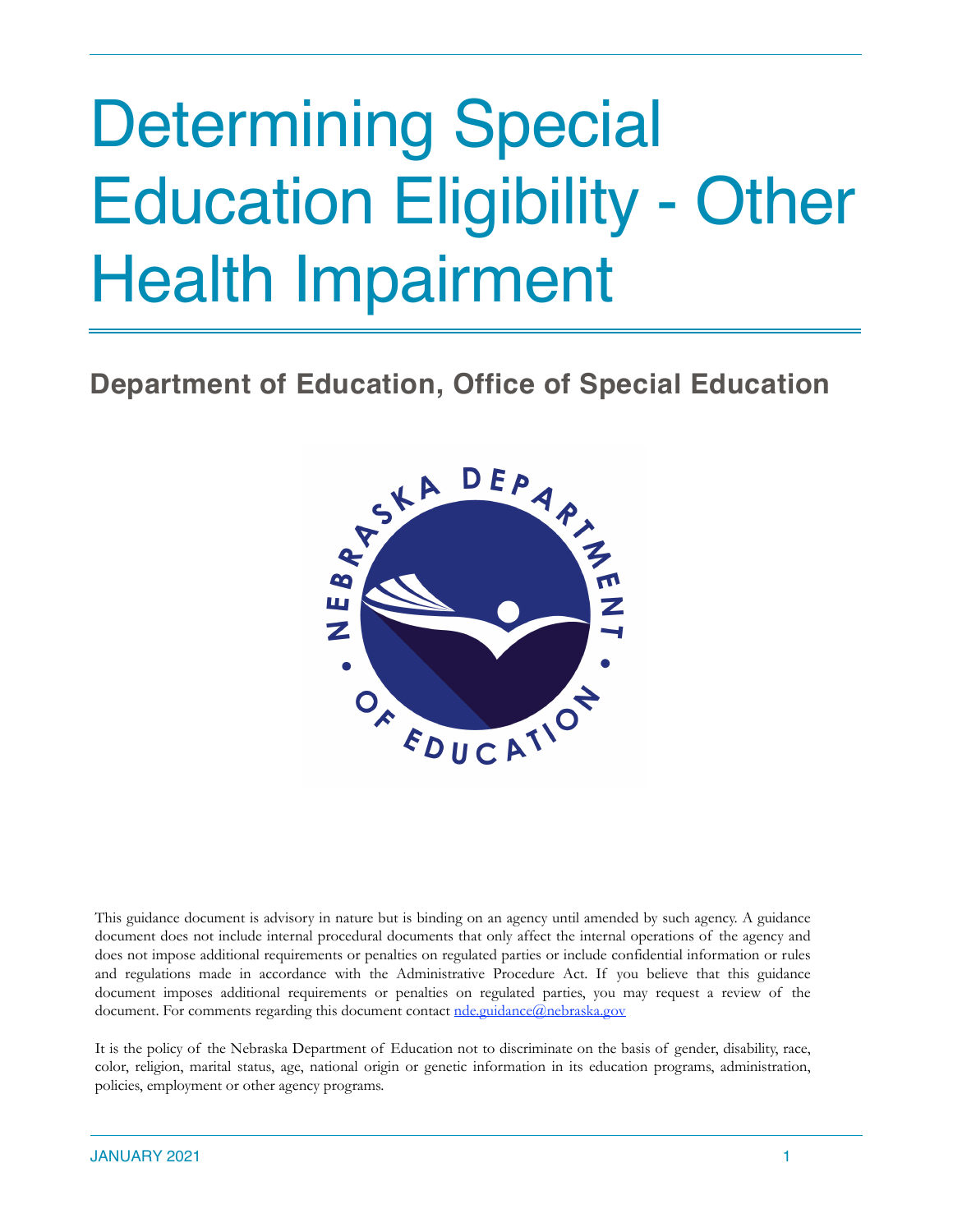## **Introduction**

This technical assistance document was written to provide parents, teachers, special education personnel, administrators, and other professionals with information on the identification and determination of eligibility for special education services for children with other health impairment.

This disability category has been defined by both federal and state regulations. A three- part eligibility requirement for a child to be identified as a child with other health impairment is as follows:

- Meet eligibility criteria (92 NAC 51.006);
- Documentation of adverse effect on educational performance; and
- Determination that a need for special education is evident.

## **State Definition**

Other Health Impairment- To qualify for special education services in the category of other health impairment, the child must have: limited strength, vitality or alertness, including a heightened alertness to environmental stimuli, that results in limited alertness with respect to the educational environment, that is due to chronic or acute health problems which adversely affects the child's educational, or in the case of a child below age five, a child's developmental performance such as: asthma, attention deficit disorder or attention deficit hyperactivity disorder, diabetes, epilepsy, a heart condition, hemophilia, lead poisoning, leukemia, nephritis, rheumatic fever, sickle cell anemia, Tourette syndrome.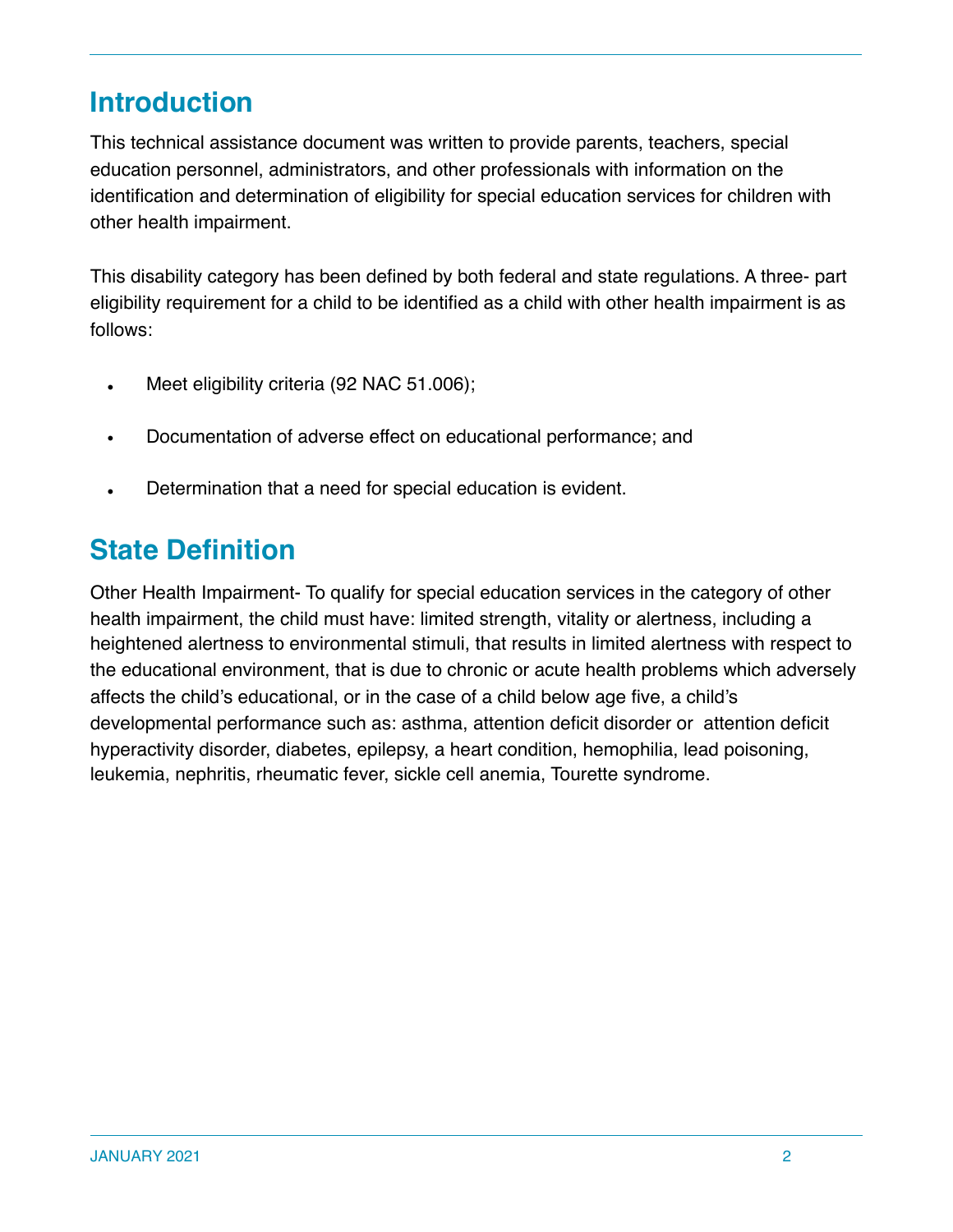## **Section 1: MULTIDISCIPLINARY EVALUATION (MDT) CONSIDERATIONS**

The Multidisciplinary Team (MDT) should include at least:

- $\cdot$  The child's parent(s);
- For a school age child, the child's regular teacher(s) or a regular classroom teacher qualified to teach a child of that age;
	- For a child below age five, a teacher qualified to teach a child below age five;
- Special educator with knowledge of the child;
- A school district administrator or a designated representative; and
- At least one person qualified to conduct individual diagnostic examinations of children in their specific area of training (i.e., school psychologist, speech language pathologist, or other instructional specialist).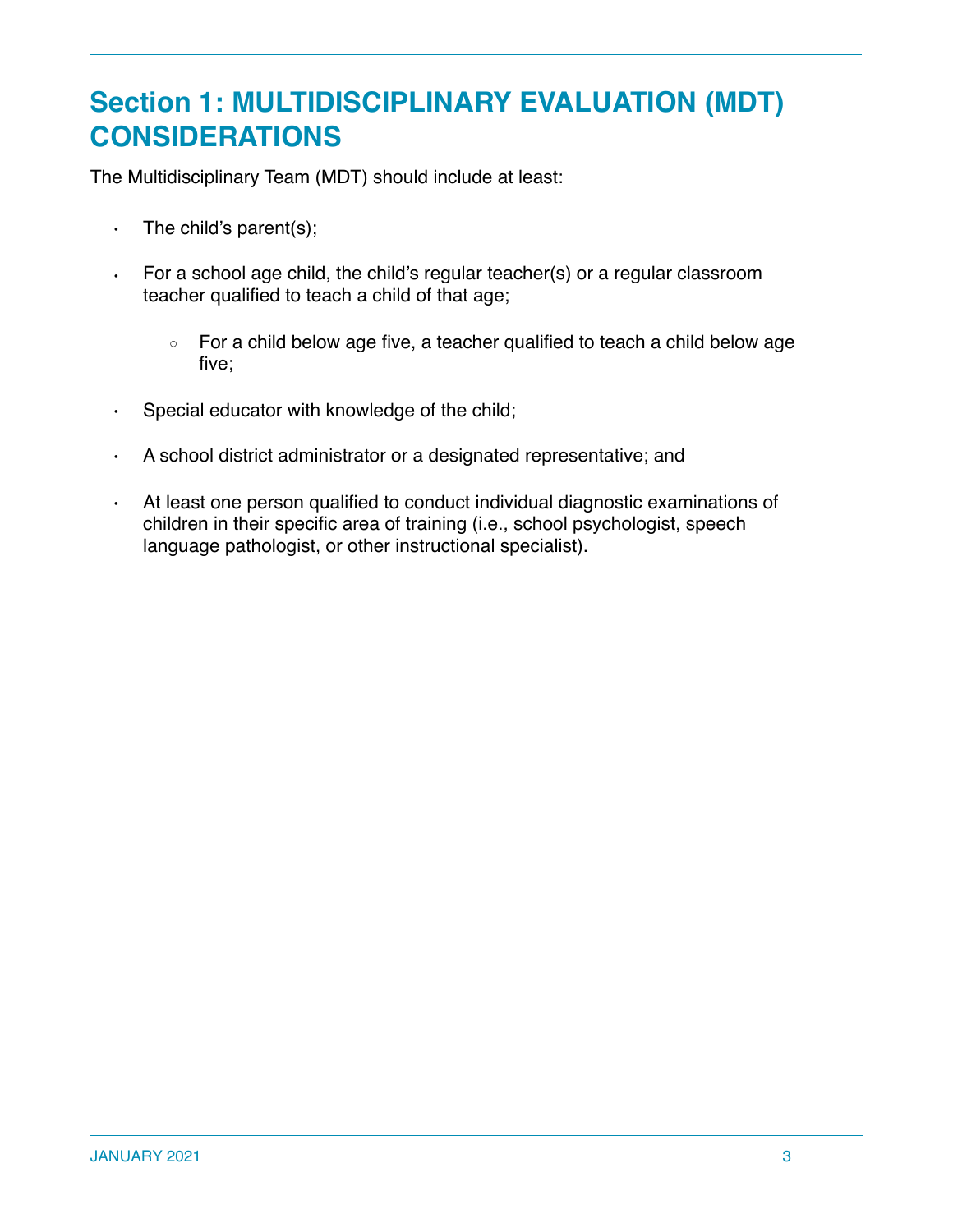# **Section 2: GUIDELINES**

In order for a child to be determined eligible as a child with other health impairment, the evaluation should include the analysis and documentation of:

- Whether or not the student has a chronic or acute health problem (this may be through medical documentation but can not be required unless made possible with public expense);
- ‣ Limited strength, vitality, or alertness due to a chronic or acute health impairment or heightened alertness to environmental stimuli; and
- ‣ The child's adversely affected development or educational performance.

There are students with medical issues in every eligibility category - not all health conditions fall within OHI. For example, a student with Down syndrome often has an impairment in the area of cognition and, thus, may be identified as having an intellectual disability. If that student with Down syndrome did not meet the criteria for the eligibility category of intellectual disability and had a heart condition, the child might be eligible for OHI if the condition prevented the child from achieving educational benefit from general education alone due to limited strength, vitality, or alertness. Chemical or alcohol dependency alone should not be sufficient basis for eligibility of other health impairment.

Children with other health impairment represent a heterogeneous group. A child may not be verified with an other health impairment based solely on a medical disability.

Educational evaluation and assessments should include a combination of:

- Medical assessments, including medications
- History of developmental milestones
- Parent interviews/rating scales
- Individual achievement testing
- Classroom assessment data
- Norm-referenced testing data
- Criterion-referenced assessments
- District-wide assessments
- Curriculum-based assessments
- Observation and analysis of behavior
- Teacher anecdotal records
- Analysis of academic performance of social/emotional performance

Parent involvement in the assessment process is of utmost importance.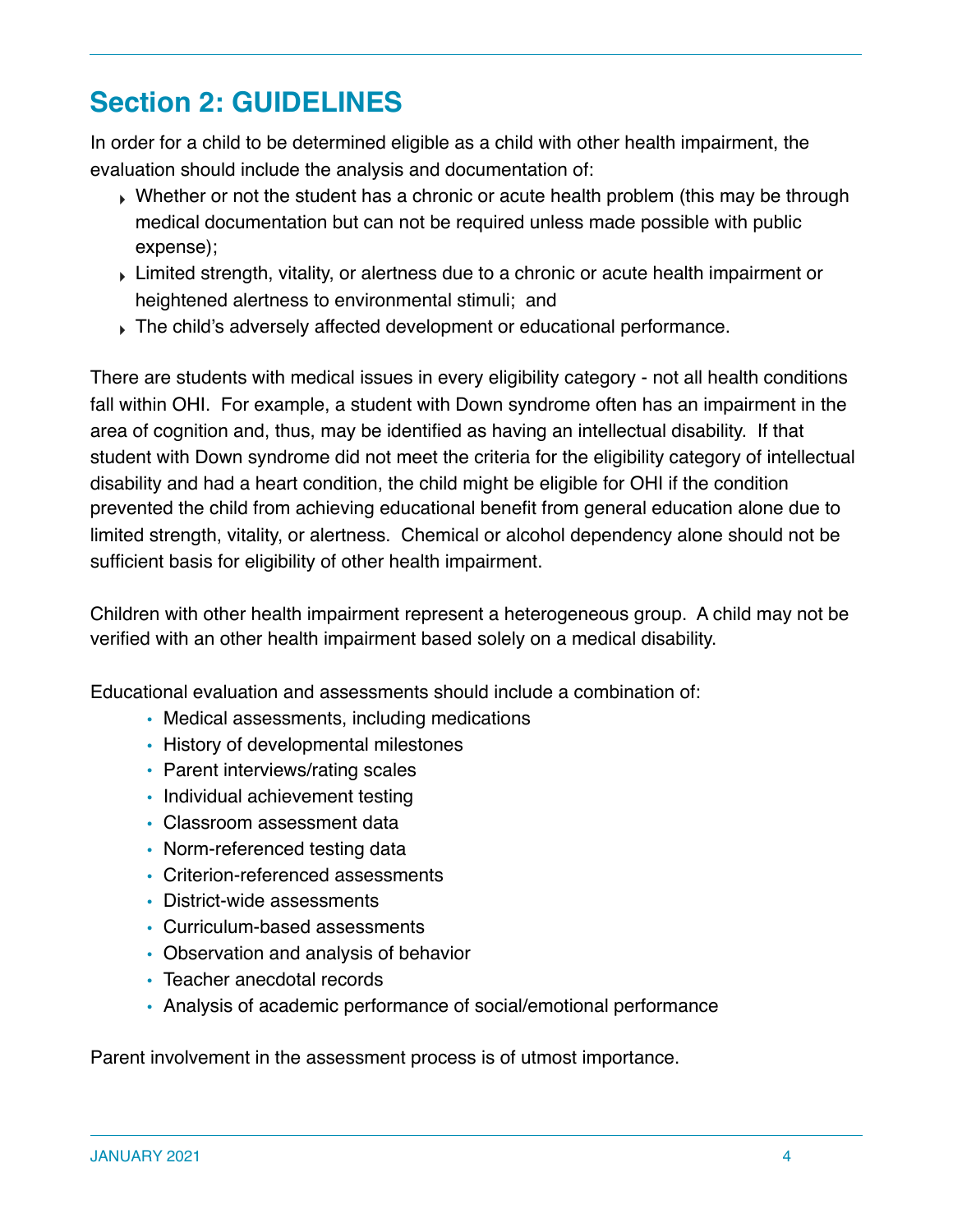## **SECTION 3: PROCEDURES TO DETERMINE ADVERSE EFFECT DEVELOPMENT/EDUCATIONAL PERFORMANCE**

#### **FACTORS TO CONSIDER**

Many factors must be considered in determining if other health impairment is causing, or can be expected to produce, significant delays in the child's development or educational performance. The factors include, but are not limited to:

- ‣ Reports from physician(s) pertaining to the medical/health condition of the child including medications
- ‣ Type, degree, and severity of medical/health impairment
- ‣ Cause of the impairment (if known)
- ‣ Nature/status of the impairment (permanent, temporary, progressive)
- ‣ Age of child when impairment initially occurred
- ‣ Current age
- ‣ Inability to complete tasks due to fatigue and/or lack of energy
- ‣ Inability to perform and/or participate in activities due to acute flare-ups of disease process
- ‣ History of modifications and/or accommodations used
- ‣ History of interventions and response
- ‣ Medical history, including medications
- ‣ Relevant family history
- ‣ Current educational placement
- ‣ Current levels of performance
- ‣ State and District-wide Assessment
- ‣ Vocational/postsecondary transition needs

This list is not exhaustive. Examination of each of these factors may lead to additional factors to consider. Psychologists, teachers of children with other health impairment and appropriate related services staff are the primary professionals who can determine how these factors may impact the child. Parents, medical professionals, teachers, and the child him/herself can also provide information important in determining the impact of the medical/health impairment.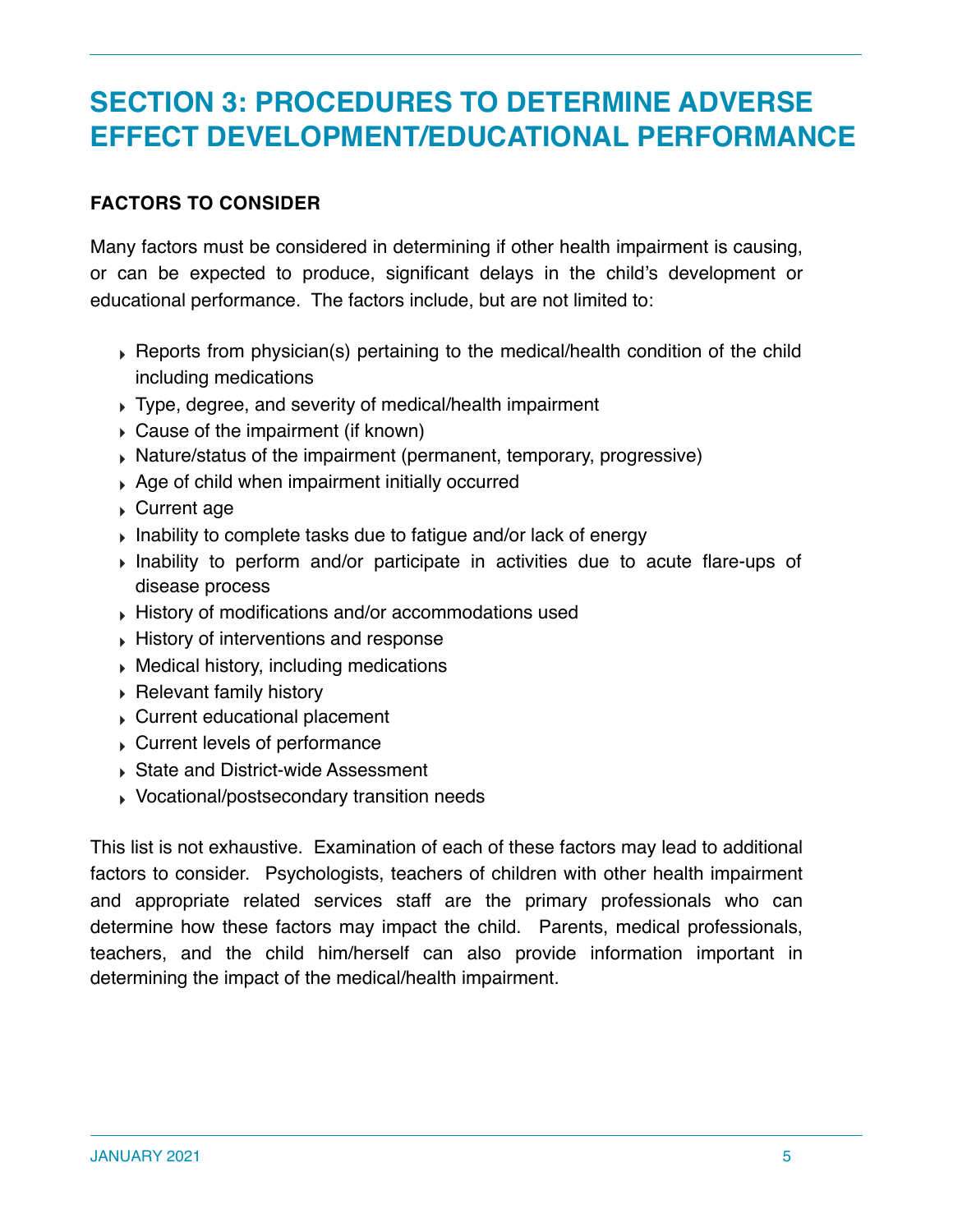In addition to the medical and health conditions, the MDT must determine whether the adverse effects on educational performance are primarily a result of the medical/ health impairment. When concomitant learning or developmental needs exist, the team must determine which condition is the primary cause of the need.

In all cases, when making a determination of the adverse effects of the other health impairment, the team should consider the child's age and his/her current educational difficulties.

The following questions are to guide documentation and determination of whether the disability has an adverse effect on the child's developmental/educational performance:

| <b>Expressive or</b><br>receptive<br>language<br>development | Vocabulary<br>Does the child comprehend and use vocabulary appropriate for<br>his/her age/grade level?<br>· General vocabulary?<br>• Content specific vocabulary?<br>· Figurative language?<br>· Expressive language?                                                                                                 |
|--------------------------------------------------------------|-----------------------------------------------------------------------------------------------------------------------------------------------------------------------------------------------------------------------------------------------------------------------------------------------------------------------|
|                                                              | <b>Functional Language</b><br>Can the child express one-step, two-step directions?<br>Can the child tel a story?<br>Does the child understand and use narrative discourse?<br>Can the child ask questions to get his/her needs met?<br>Can the child follow simple commands?<br>Can the child answer basic questions? |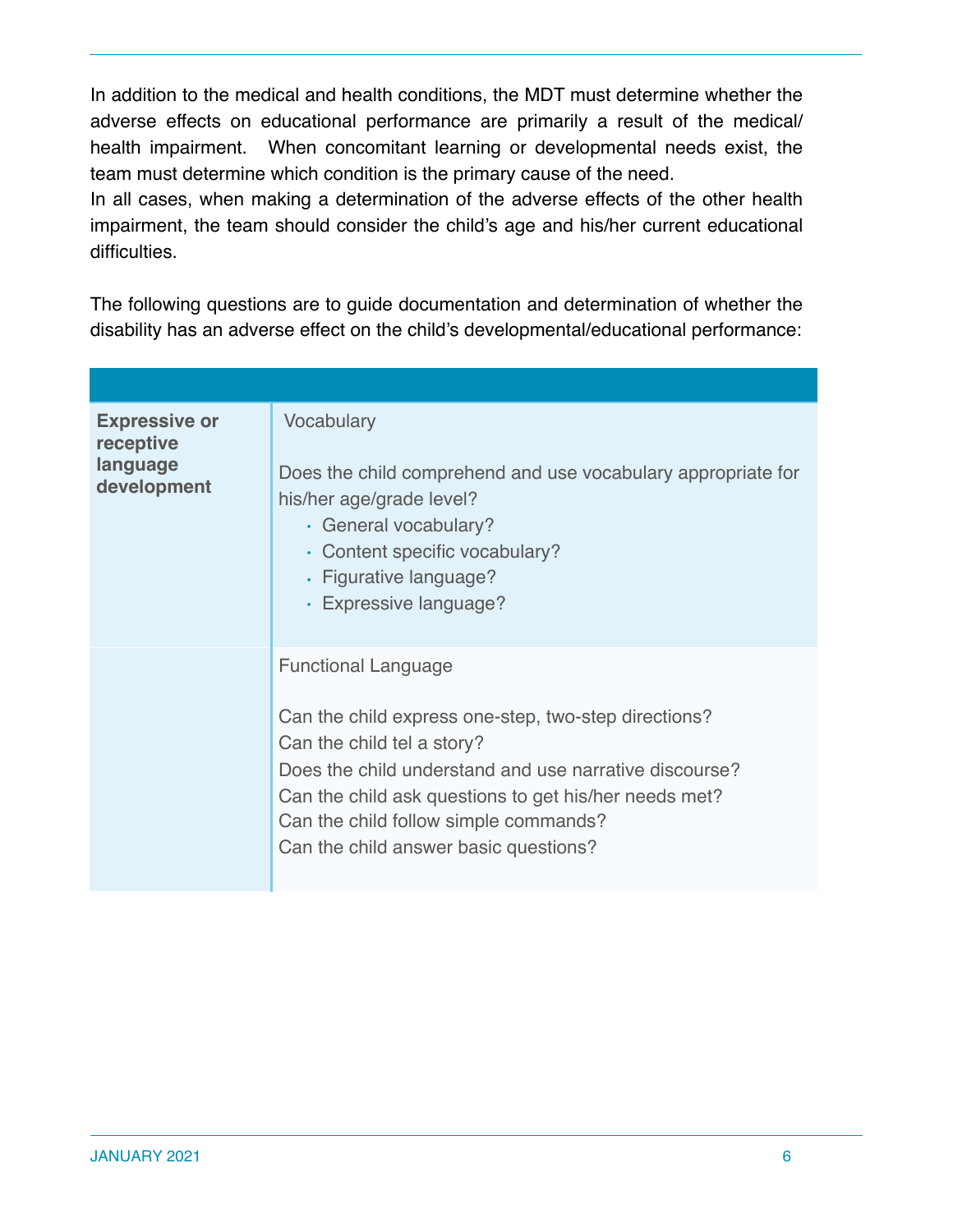|                                          | Academic Language                                                                                                                                                                                                                                                                               |
|------------------------------------------|-------------------------------------------------------------------------------------------------------------------------------------------------------------------------------------------------------------------------------------------------------------------------------------------------|
|                                          | Does the child understand and use language with embedded<br>concepts?<br>Does the child understand and use the language of directions<br>(describe, explain, compare, etc.)?<br>Can the child follow multiple step directions?<br>Does the child understand and use expository text structures? |
| <b>Speech reception</b><br>or production | Reception<br>Phonemic/phonological awareness                                                                                                                                                                                                                                                    |
|                                          | Does the child have the ability to process individual sounds?                                                                                                                                                                                                                                   |
|                                          | <b>Production/Articulation</b>                                                                                                                                                                                                                                                                  |
|                                          | Does the child use speech that is intelligible to an unfamiliar<br>listener?                                                                                                                                                                                                                    |
|                                          | Does the child use appropriate prosodic features in:<br>$\cdot$ Inflection?<br>· Rate?<br>$\cdot$ Pitch                                                                                                                                                                                         |
|                                          | · Fluency?                                                                                                                                                                                                                                                                                      |
|                                          | Does the child have oral motor problems?                                                                                                                                                                                                                                                        |
|                                          | Is the child's speech production age appropriate?                                                                                                                                                                                                                                               |
|                                          | Pre-academic                                                                                                                                                                                                                                                                                    |
|                                          | Is the child meeting age appropriate milestones?                                                                                                                                                                                                                                                |
|                                          |                                                                                                                                                                                                                                                                                                 |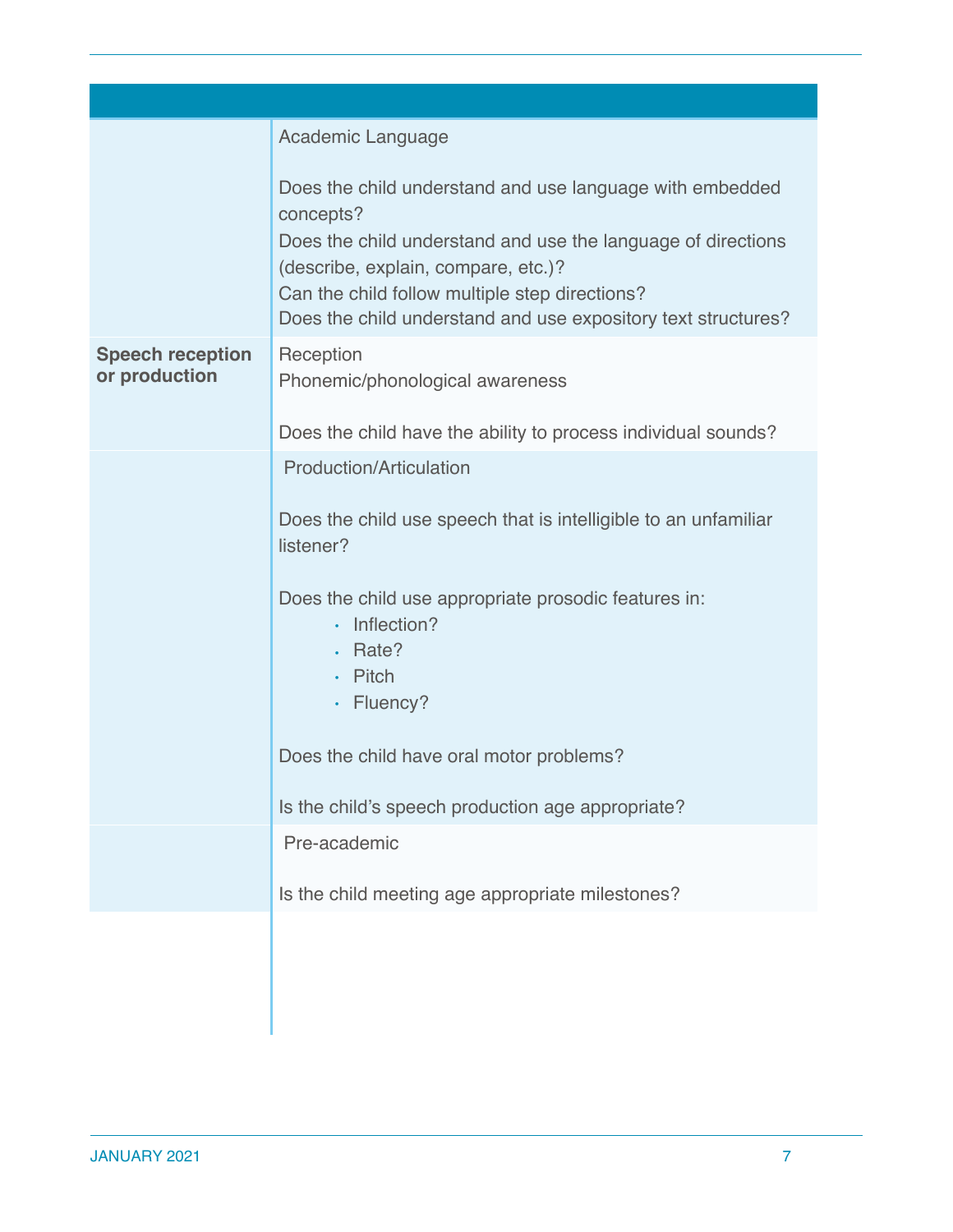| <b>Academic or</b><br><b>Vocational</b><br><b>Performance</b> | Academic                                                                                               |
|---------------------------------------------------------------|--------------------------------------------------------------------------------------------------------|
|                                                               | Does the child meet district standards (outcomes) for his/her<br>grade level?                          |
|                                                               | Does the child's progress reflect his/her ability levels?                                              |
|                                                               | Reading                                                                                                |
|                                                               | Does the child have the perceptual, conceptual, and linguistic<br>base to support the reading process? |
|                                                               | Can the child interpret meaning from print (pictures, words)?                                          |
|                                                               | Can the child decode printed materials accurately and fluently?                                        |
|                                                               | Can the child use contextual cues to help him/her understand<br>passages?                              |
|                                                               | Can the child interpret literature?                                                                    |
|                                                               | Can the child identify the components of a variety of literary<br>genre?                               |
|                                                               | Can the child answer basic questions about a passage?                                                  |
|                                                               | Can the child apply reading skills to acquire information from<br>print?                               |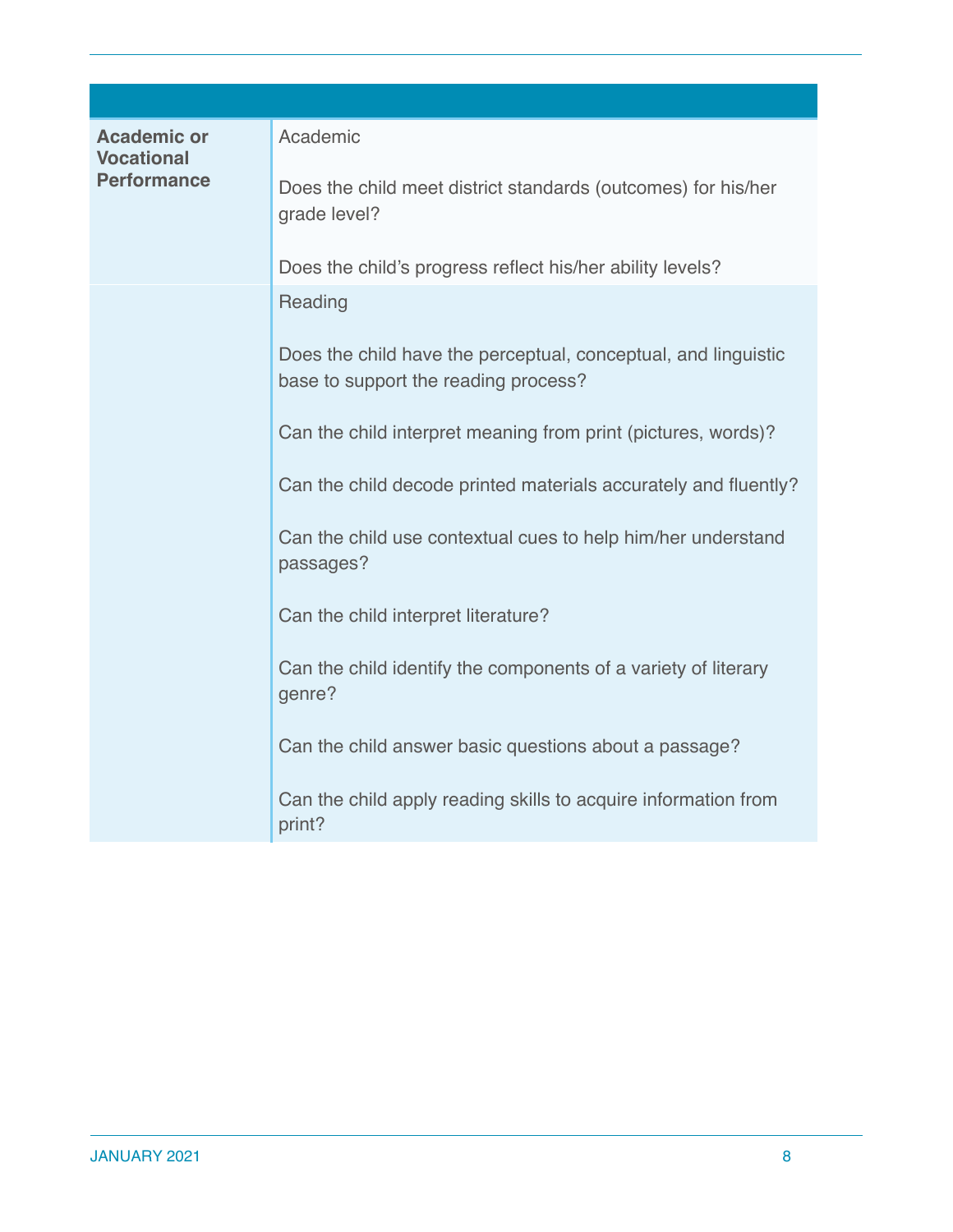| Math                                                                                                                                                       |
|------------------------------------------------------------------------------------------------------------------------------------------------------------|
| Does the child understand mathematical concepts and<br>processes?                                                                                          |
| Does the child understand concept of numbers?                                                                                                              |
| Does the child understand mathematical language?                                                                                                           |
| Does the child understand mathematical reasoning?                                                                                                          |
| Does the child understand mathematical relationships?                                                                                                      |
| Can the child apply the fundamentals of math to everyday life?                                                                                             |
| Can the child organize and interpret graph representations of<br>data (charts, bar graphs, pre-graphs, etc.)?                                              |
| Does the child understand patterns that describe mathematical<br>relationships?                                                                            |
| Written Language- consider the child's skills in:<br>· Idea development<br>• Organization<br>• Word choice<br>· Voice<br>Sentence fluency<br>. Conventions |
| Vocational                                                                                                                                                 |
| Does the child have the skills required to obtain and maintain<br>employment?                                                                              |
| Can the child advocate for him/herself?                                                                                                                    |
|                                                                                                                                                            |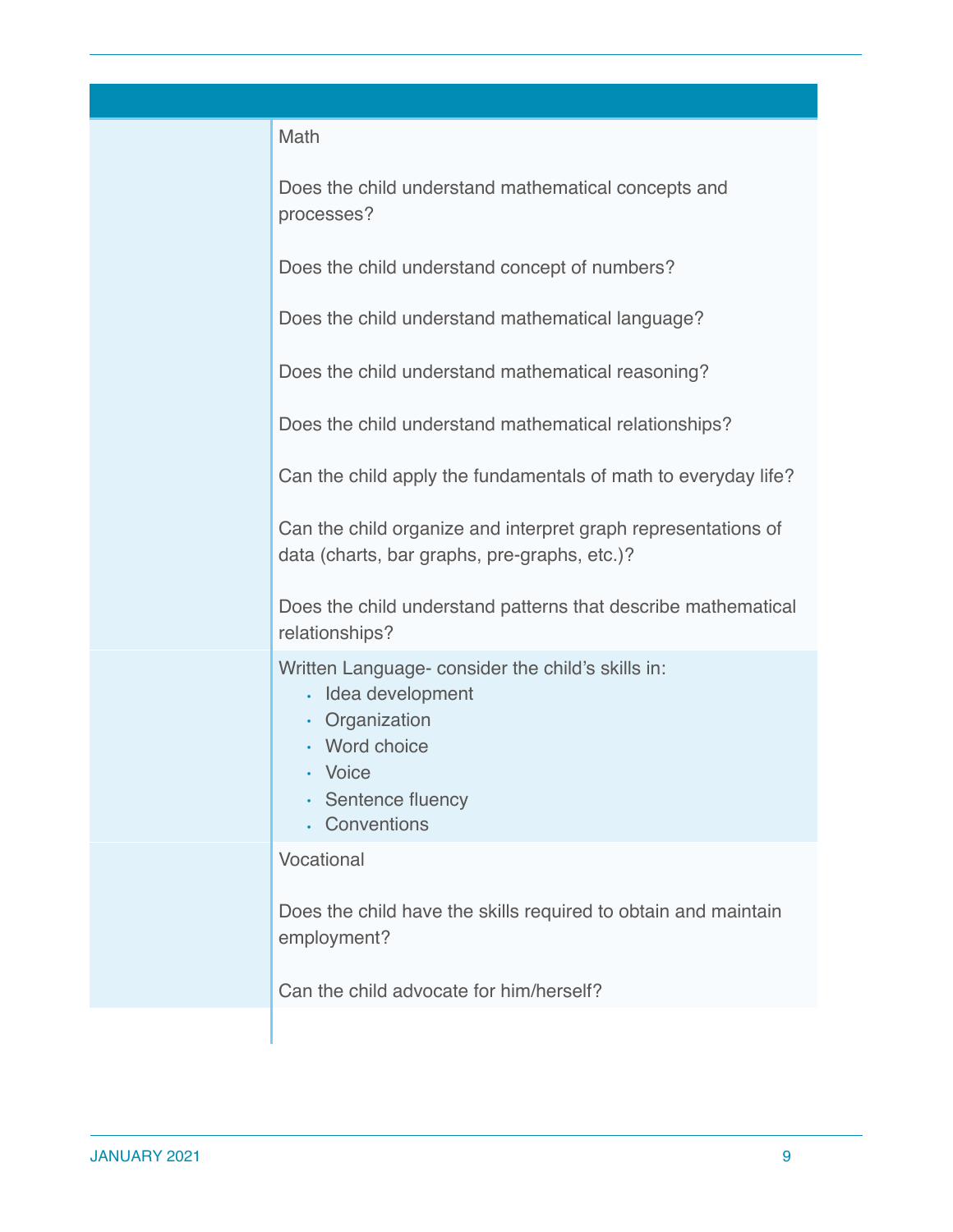| <b>Social or</b><br><b>Emotional</b><br><b>Competence</b> | <b>Independent/Self Advocacy Skills</b>                                                                                                                              |
|-----------------------------------------------------------|----------------------------------------------------------------------------------------------------------------------------------------------------------------------|
|                                                           | Can the child function independently in social situations?                                                                                                           |
|                                                           | Does the child communicate to get their educational needs met?<br>• Will he/she ask for clarification when needed?                                                   |
|                                                           | Does the child accept responsibility for his/her own actions?                                                                                                        |
|                                                           | Self-esteem                                                                                                                                                          |
|                                                           | Is the child's self-esteem affected by his/her physical disability?                                                                                                  |
|                                                           | Does the child have appropriate self-confidence?                                                                                                                     |
|                                                           | Does the child have problem solving skills?                                                                                                                          |
|                                                           | Is the child assertive?                                                                                                                                              |
|                                                           | Does the child have appropriate peer relationships?                                                                                                                  |
|                                                           | Is the child responsible and accountable for his/her own<br>actions?                                                                                                 |
| <b>Motor</b>                                              | <b>Gross Motor Skills</b>                                                                                                                                            |
| <b>Development</b>                                        | What are the child's abilities in the following:<br>Rolling over?<br>Crawling?<br>Standing?<br>Walking?<br>Running?<br>Jumping?<br>Balance?<br>Hopping?<br>Climbing? |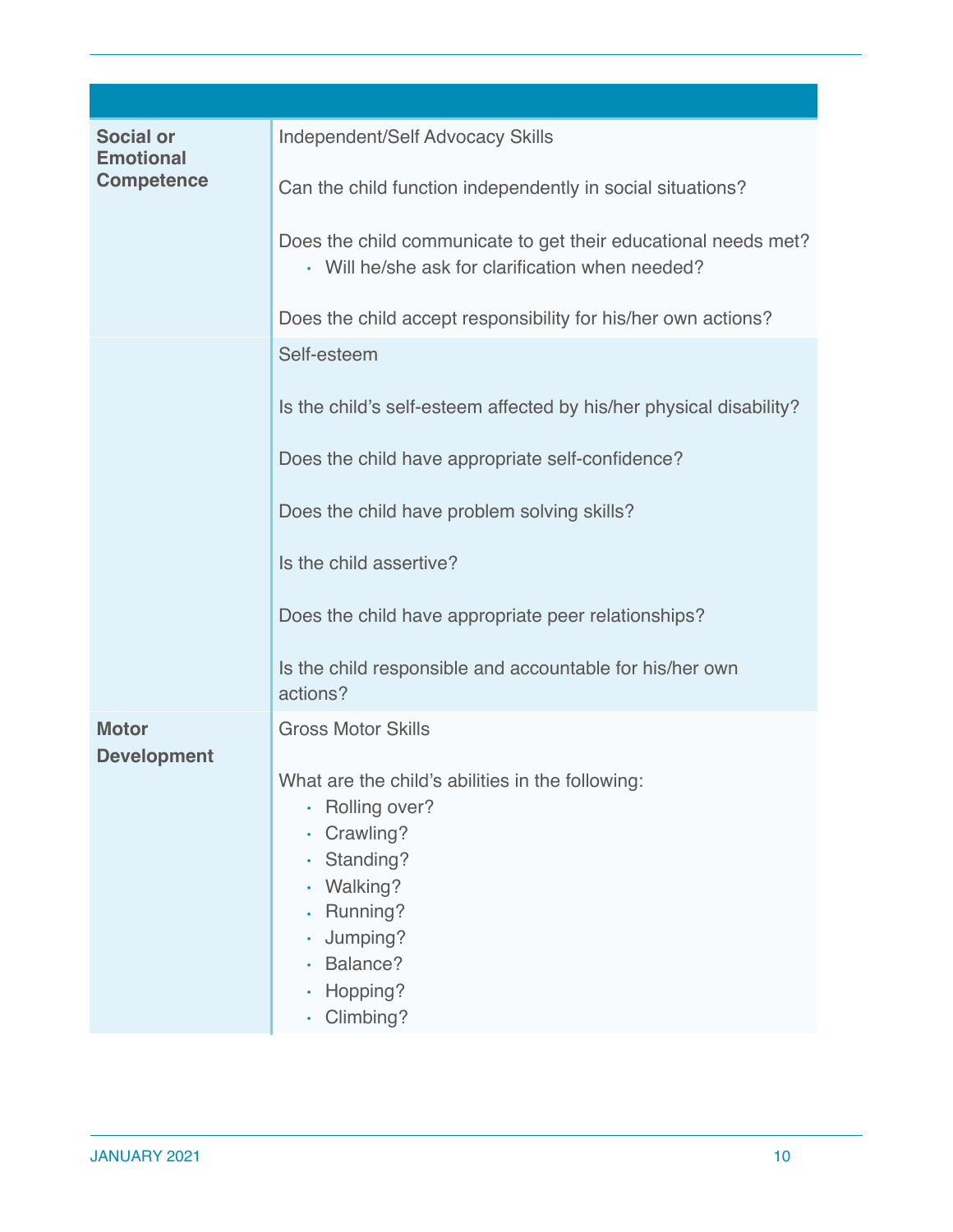|                                             | <b>Fine Motor Skills</b>                                                                                                                                                                                                                                                                                                                                                                                       |
|---------------------------------------------|----------------------------------------------------------------------------------------------------------------------------------------------------------------------------------------------------------------------------------------------------------------------------------------------------------------------------------------------------------------------------------------------------------------|
|                                             | What are the child's abilities in the following:<br>• Holding and eating with utensils?<br>· Picking up and manipulation of small objects?<br>• Holding and using a crayon? pencil? marker?<br>• Copying with crayon or pencil or marker?<br>. Cutting with scissors?<br>$\cdot$ Folding paper?<br>• Picking up small object from table or floor?<br>• Transferring of objects between hands or from surfaces? |
| <b>Adaptive Skills</b>                      | What is the child's ability to take care of his/her daily and<br>independent living skills?<br>What is the child's participation level in and use of community<br>resources?<br>What is the child's ability to participate in work and work-related<br>performance<br>skills?                                                                                                                                  |
|                                             | What is the child's ability to participate in recreation/leisure<br>activities?                                                                                                                                                                                                                                                                                                                                |
| <b>Attention and</b><br><b>Focus Skills</b> | Does the child focus on a particular task in which he/she is<br>involved?                                                                                                                                                                                                                                                                                                                                      |
|                                             | Does the child complete a given assignment involving more than<br>one direction?                                                                                                                                                                                                                                                                                                                               |
|                                             | Does the child "stay with a task" until it's completion?                                                                                                                                                                                                                                                                                                                                                       |
|                                             | What is the child's ability to continue on a task when there is<br>distractibility in the environment, i.e., music, others talking,<br>television?                                                                                                                                                                                                                                                             |
|                                             | What is the child's level of impulsivity?                                                                                                                                                                                                                                                                                                                                                                      |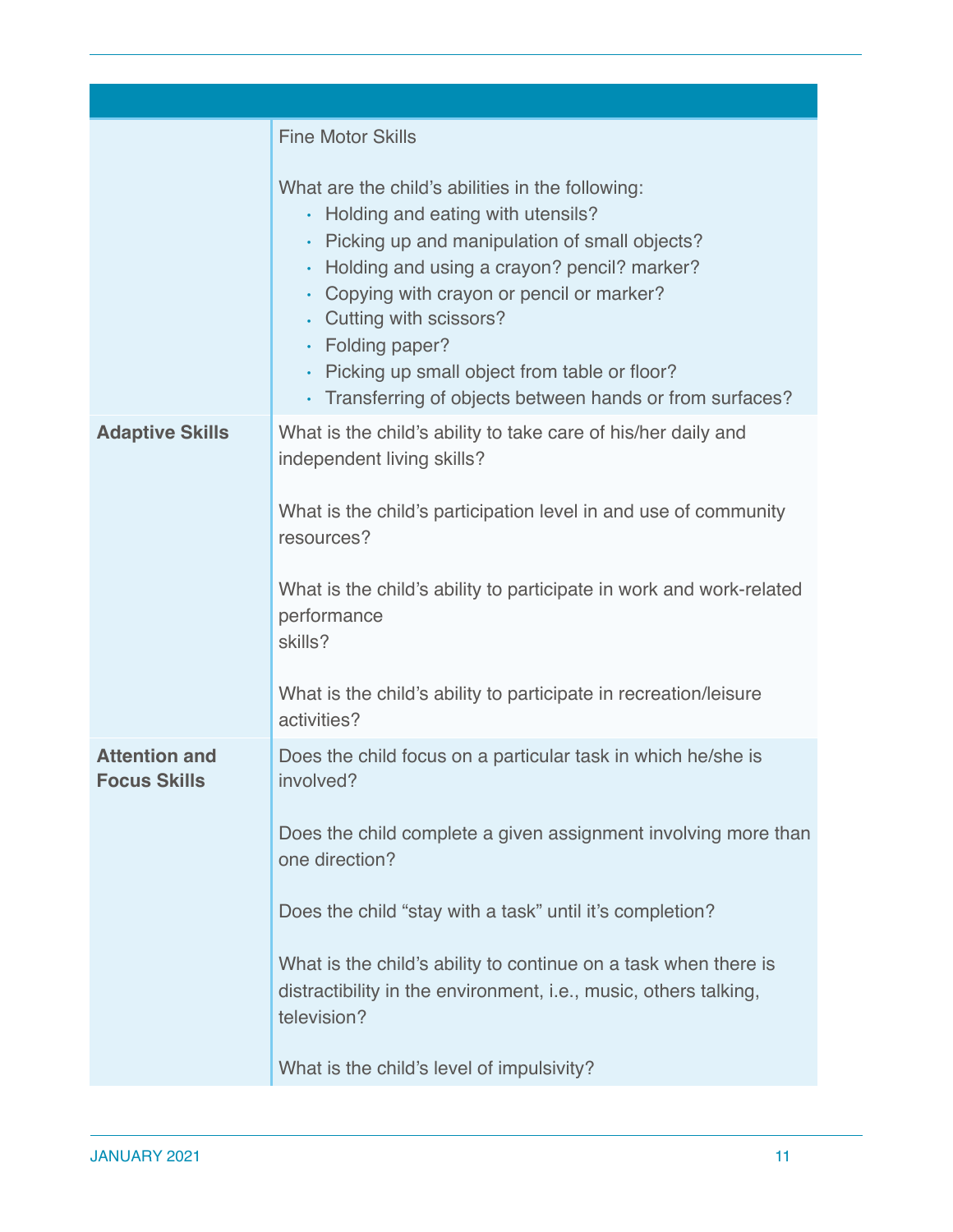A child with an other health impairment may not meet all of the above listed criteria. However, these criteria/questions may serve as guidelines for determining first, if the child has a disability and secondly, does the child need special education services.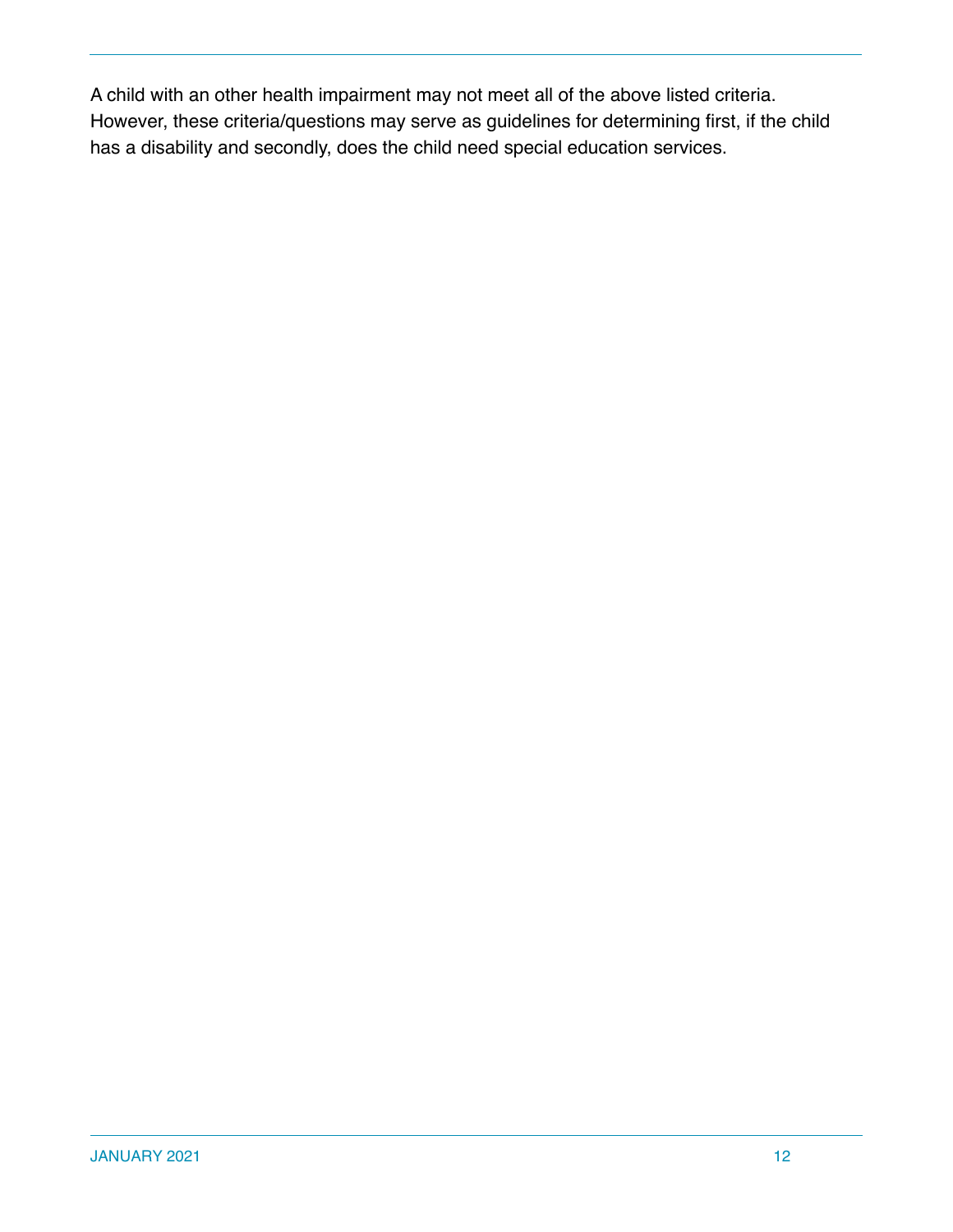# **Section 4: RELATED DEFINITIONS**

**Acute** – Severe and of short duration- describes a disease that is brief, severe, and quickly comes to a crisis. (Retrieved from Encarta World English Dictionary http://encarta.msn.com 06-06-06)

**Adaptive Skill Areas** – Daily living skills needed to function adequately in the community, consisting of: (1) communication, (2) self-care skills, (3) home living, (4) social skills, (5) leisure, (6) health and safety, (7) self-direction, (8) functional academics, (9) community use, and (10) work. (Norlin, 2003, p. 4)

**Asthma** – Chronic respiratory condition marked by episodes of breathing difficulty; identified as a health problem that could be an "other health impairment" for purposes of IDEA eligibility. (Norlin, 2003, p. 14)

**Attention Deficit Disorder (ADD)** – A mental disorder, the typical characteristics of which are: short attention span, distractive behavior, difficulty following directions, difficulty staying on task, and inability to focus behavior; frequently presents when the child attends school because it compromises many skills needed for academic success, including starting, following through with and completing tasks, moving from task to task and following directions; distinct from a learning disability and somewhat different from attention deficit hyperactivity disorder (ADHD). (Norlin, 2004, p. 15)

**Attention Deficit Hyperactivity Disorder (ADHD)** – A mental disorder, the typical characteristics of which are: short attention span; distractibility; impulsivity; flight of idea; poor organizational skills; social immaturity; variable performance; inflexibility; mood swings; poor short-term memory; excessive activity; fidgetiness and difficulty staying seated. Disorders that mimic ADHD include conduct disorder, learning disability, and manic-depression. (Norlin, 2003, p. 16)

**Cerebellum** – A division of the brain, in the back part above the neck, that is responsible for integrating movements. (Norlin, 2003, p. 33)

**Chronic Illnesses in Children** – Most common are cystic fibrosis, diabetes, epilepsy, leukemia, juvenile rheumatoid arthritis, muscular dystrophy, and sickle cell anemia; may result in eligibility under Part B on the basis of having an "other health impairment," provided the disability results in a need for special education. (Norlin, 2003, p. 37)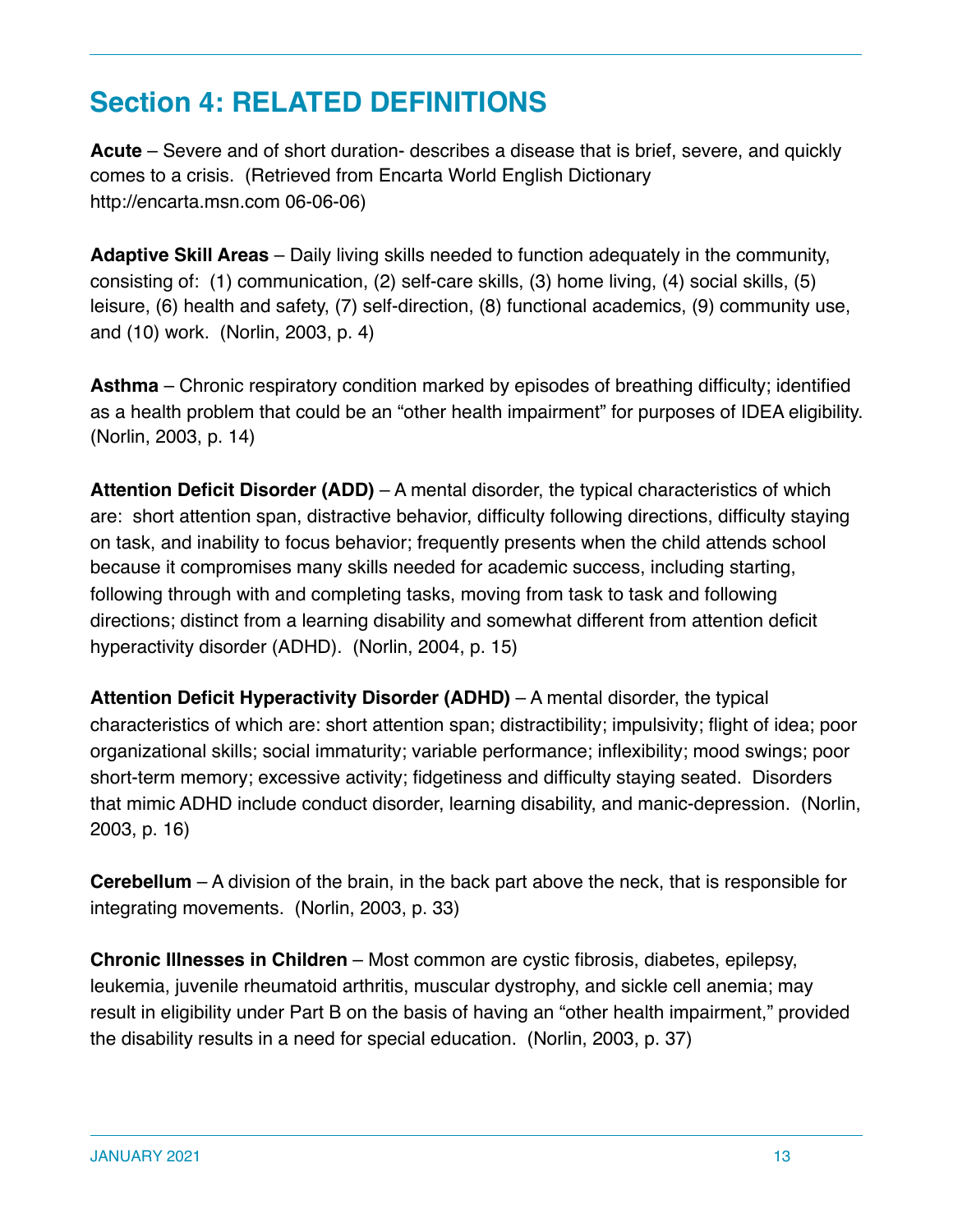**Congenital Anomaly** – An irregularity (anomaly) that is present at birth; might or might not be due to genetic factors. (Hallahan and Kauffman, 2006, p. 532)

**Criterion-referenced Testing** – An assessment, wherein an individual's performance is compared to a goal or standard of mastery; differs from norm-referenced testing wherein an individual's performance is compared to the performance of others. (Hallahan and Kauffman, 2006, p. 533)

**Curriculum-based Assessment (CBA)** – A formative evaluation method designed to evaluate performance in the particular curriculum to which students are exposed; usually involves giving students a small sample of items from the curriculum in use in their schools; proponents argue that CBA is preferable to comparing students with national norms or using tests that do not reflect the curriculum content learned by students. (Hallahan and Kauffman, 2006, p. 533)

**Cystic Fibrosis** – Common hereditary childhood disease affecting most organs and body functions; generally does not affect intellectual functioning but is increasingly debilitating and may be considered an "other health impairment" under the IDEA. (Norlin, 2003, p. 51)

**Diabetes** – A metabolic disorder relating to a failure to secrete sufficient amounts of insulin or to properly absorb insulin; in more severe cases can result in water and electrolyte loss; may be an "other health impairment" under the IDEA and may entitle the student to school health services under either the IDEA or Section 504. (Norlin, 2003, p. 59)

**Distractibility** – Generally, a child's attention to or interest in things other than what he or she should be concentrating on, responsiveness to irrelevant stimulation, high distractibility, a characteristic of attention-deficit hyperactivity disorder (ADHD) or attention deficit disorder (ADD). (Norlin, 2003, p. 64)

**Epilepsy** – Common neurological disease characterized by brief recurrent seizures; resulting loss of consciousness presents a safety hazard in a school environment. (Norlin, 2003, p. 77)

**Executive Functions** – The ability to regulate one's behavior through working memory, inner speech, control of emotions and arousal levels, and analysis of problems and communication of problem solutions to others; delayed or impaired in people with ADHD. (Hallahan and Kauffman, 2006, p. 534)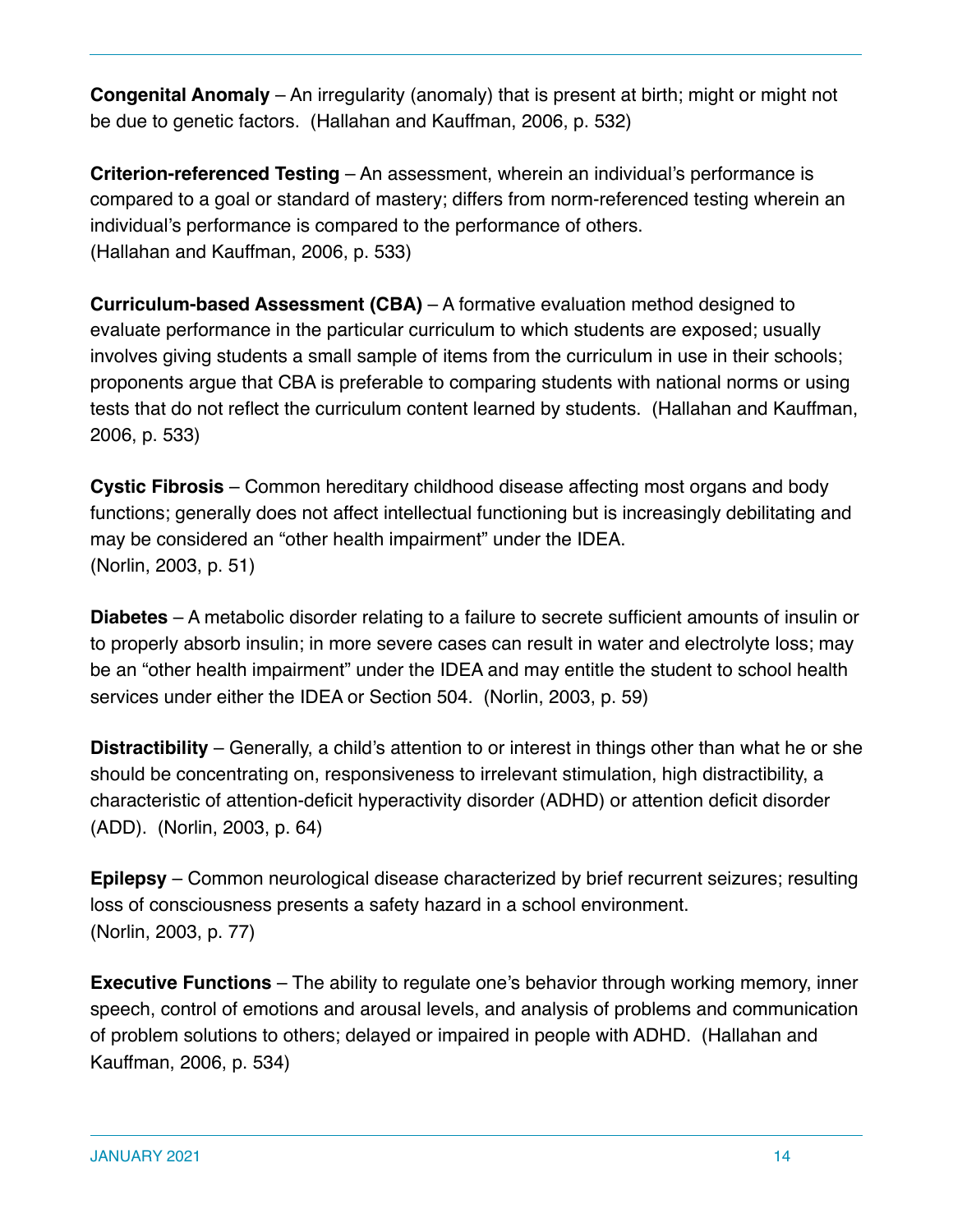**Fetal Alcohol Syndromes (FAS)** – Abnormalities associated with the mother's drinking alcohol during pregnancy; defects range from mild to severe, including growth retardation, brain damage, mental retardation, hyperactivity, anomalies of the face, and health failure; also called alcohol embryopathy. (Hallahan and Kauffman, 2006, p. 534)

**Frontal Lobes** – Two lobes located in the front of the brain; responsible for executive functions; site of abnormal development in people with ADHD. (Hallahan and Kauffman, 2006, p. 534)

**Generalization** – Ability to apply a skill or behavior learned in one setting to another setting or ability to apply a learned skill or behavior in similar situations. (Norlin, 2003, p. 91) Hemophilia – An inherited deficiency in blood-clotting ability, which can cause serious internal bleeding. (Heward, 2003, p. 614)

**Impulsivity –** An approach to problem-solving associated with attention deficit hyperactivity disorder (ADHD); responding abruptly without consideration of consequences or alternatives. (Norlin, 2003, p. 109)

**Juvenile-rheumatoid Arthritis (JRA)** – A chronic form of arthritis consisting of inflammation of the joints, resulting in stiffness and muscle pain. (Norlin, 2003, p. 122)

**Leukemia** – A type of cancer in which white blood cells displace normal blood. This leads to infection, shortage of red blood cells (anemia), bleeding, and other disorders, and often proves fatal. (Retrieved from Encarta World English Dictionary http://encarta.msn.com 06-01-06)

**Metacognition** – One's understanding of the strategies available for learning a task and the regulatory mechanisms needed to complete the task. (Hallahan and Kauffman, 2006, p. 537) Muscular Dystrophy (MD) – A hereditary disease for which there is no cure in which muscle tissue is replaced by fatty tissue, resulting in weakness and wasting away of muscle tissues; progressive deterioration of functioning and a loss of vitality. (Norlin, 2003, p. 150) Nephritis – Severe inflammation of the kidney, caused by infection, degenerative disease, or disease of the blood vessels. (Encarta World English Dictionary http://encarta.msn.com)

**Neuromotor Impairment** – Condition involving the nerves, muscles, and motor functioning. (Retrieved from http://iris.peadbody.vanderbilt.edu 05/20/06) Normal Curve – In connection with a standardized test, the typical distribution of how scores deviate from the mean. Also called a bell curve or bell-shaped curve. (Norlin, 2003, p. 156)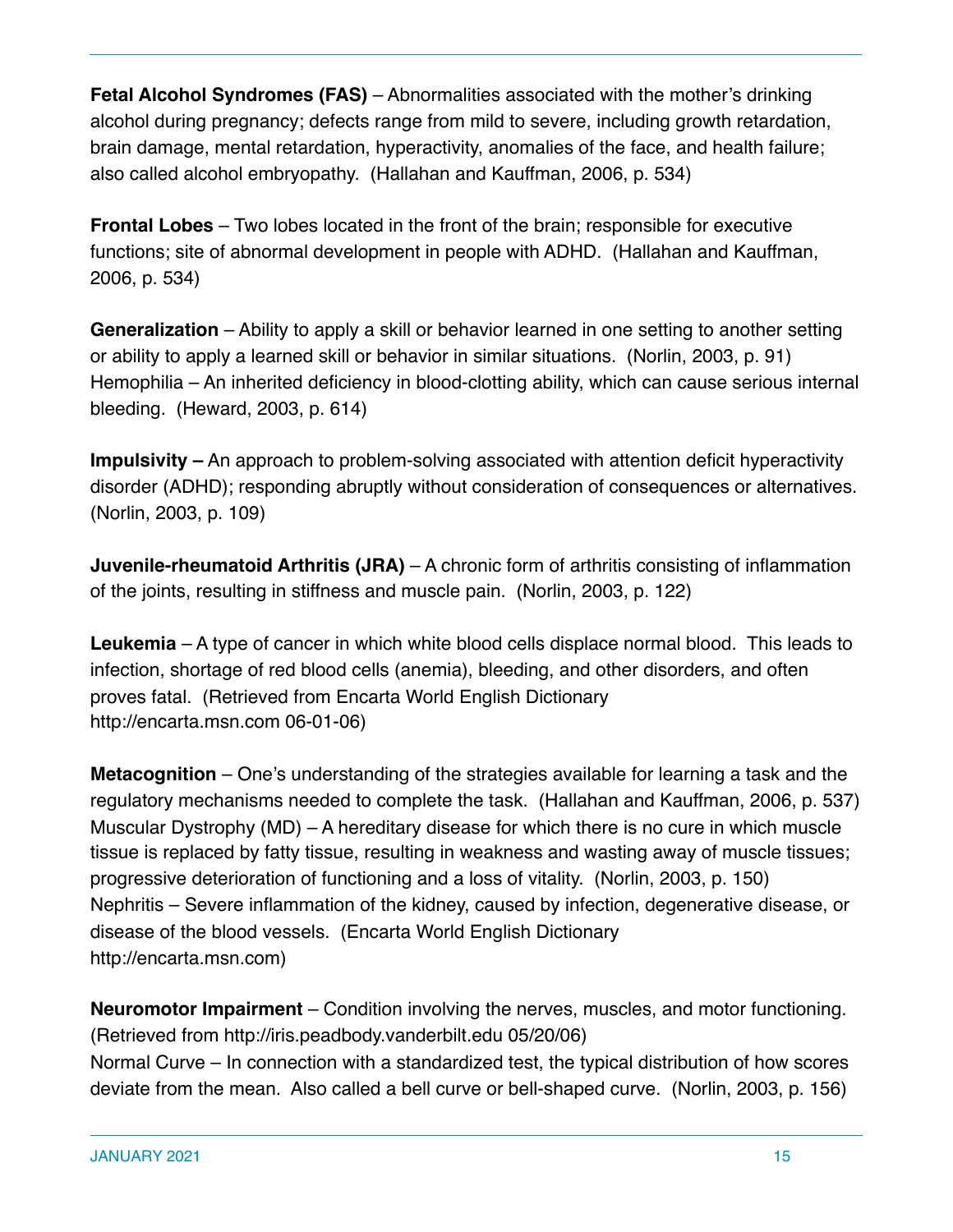**Normalization** – A philosophical belief in special education that every individual, even the most disabled, should have an educational and living environment as close to normal as possible. (Hallahan and Kauffman, 2006, p. 537)

**Norm-referenced Test (NRT)** – Comparison of one student's performance, as measured by the test score, with the performance of the norm allowing fine distinctions among students and identification of where a student stands in relation to that group; typically developed by commercial test companies. (Norlin, 2003, p. 157)

**Rheumatic Fever** – A disease largely affecting children and young adults involving acute episodes of fever and inflammation and swelling of the tissues around joints and also heart valves; identified as a health problem that could be an "other health impairment" for purposes of IDEA eligibility. (Norlin, 2003, p. 203)

**Short-term Memory** – The ability to recall information after a short period of time. (Hallahan and Kauffman, 2006, p. 540)

**Sickle Cell Anemia** – A genetic blood disorder, generally prevalent among African-Americans, that causes low vitality and pain; identified as a condition that may result in IDEA eligibility under the category of "other health impairment". (Norlin, 2003, p. 215) Toxins – Poisons in the environment that can cause fetal malformations; can result in cognitive impairments. (Hallahan and Kauffman, 2006, p. 541)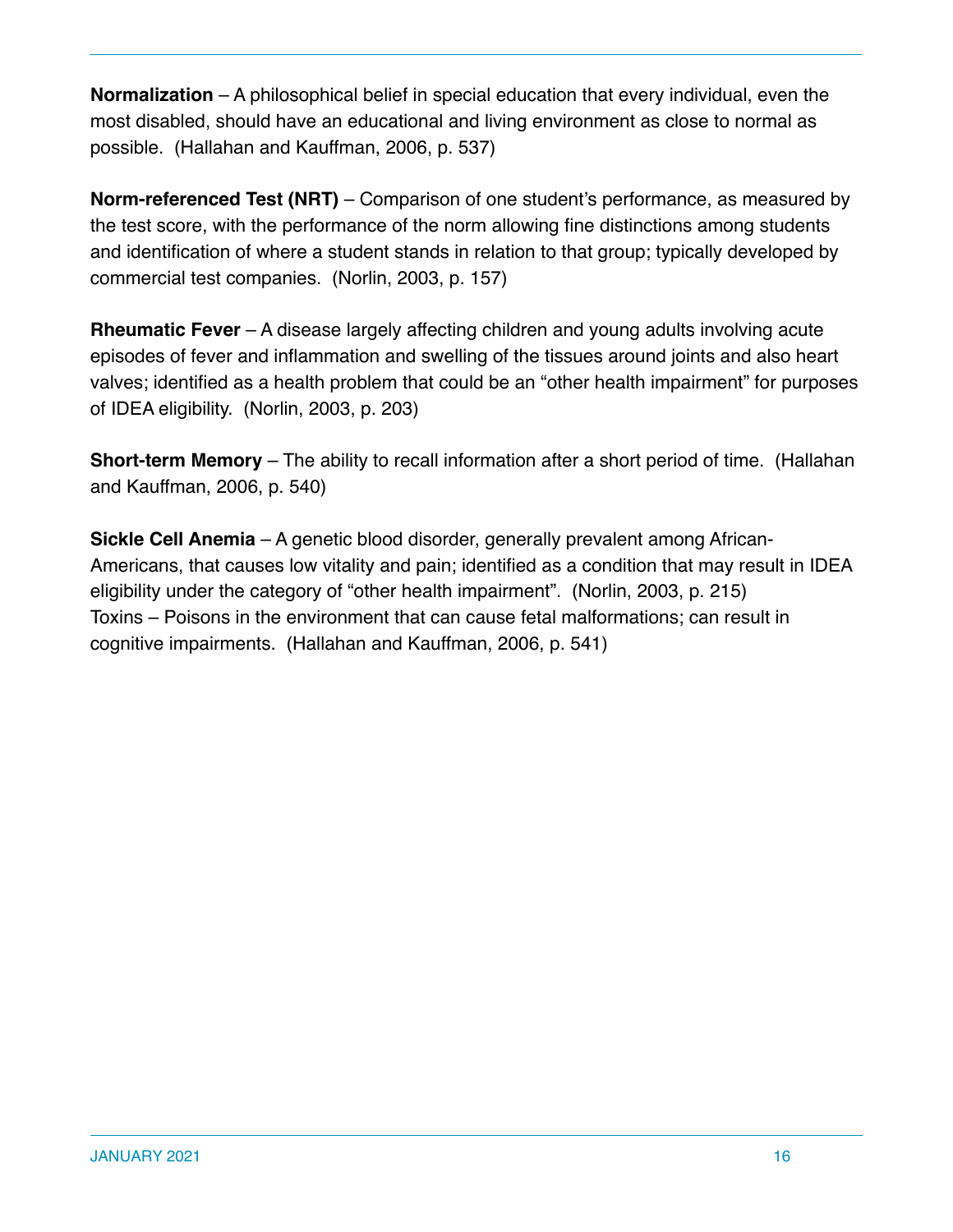## **Section 5: FREQUENTLY ASKED QUESTIONS**

#### **1. Several types of medical/health conditions are listed in the federal and state definitions for other health impairment. Are these the only medical disabilities that can be considered for eligibility of other health impairment?**

No. These are only examples of medical conditions that may be verified as other health impairment. A child with any type of medical/health disability may verify as having other health impairment if he/she meets the two-pronged eligibility guideline listed in this document (1. a medical/health disability, and 2. its adverse effect on development or educational performance).

#### **2. Would a medical/health disability that may not result in a permanent disability such as asthma, teenage pregnancy difficulties, or after-surgery difficulty be considered a other health impairment for educational purposes?**

It depends. Usually a child who has a temporary medical or health disability will qualify under Section 504 for modifications and/or accommodations within the school setting during the recovery/recuperation period. However, if the child who has a temporary medical or health disability experiences adverse effects on educational performance, the child may be referred for evaluation for an other health impairment. The Multidisciplinary Evaluation Team (MDT) then makes the eligibility decision.

#### **3. Is a medical report required as a part of the eligibility process for the disability classification Other Health Impairment?**

No. A report from a physician describing the medical condition and its implications is not required.

#### **4. Is the school required to pay for the medical evaluation?**

It depends. In many cases, a medical evaluation will already have been completed and the physician will send a report to the MDT with the parent's written permission. In other situations, the school may have a team of professionals, i.e., physician, occupational therapist, physical therapist who conduct evaluations as a part of the MDT process. This team will conduct the evaluation and write the report. If neither of these situations exists, then the school could be responsible for the evaluation.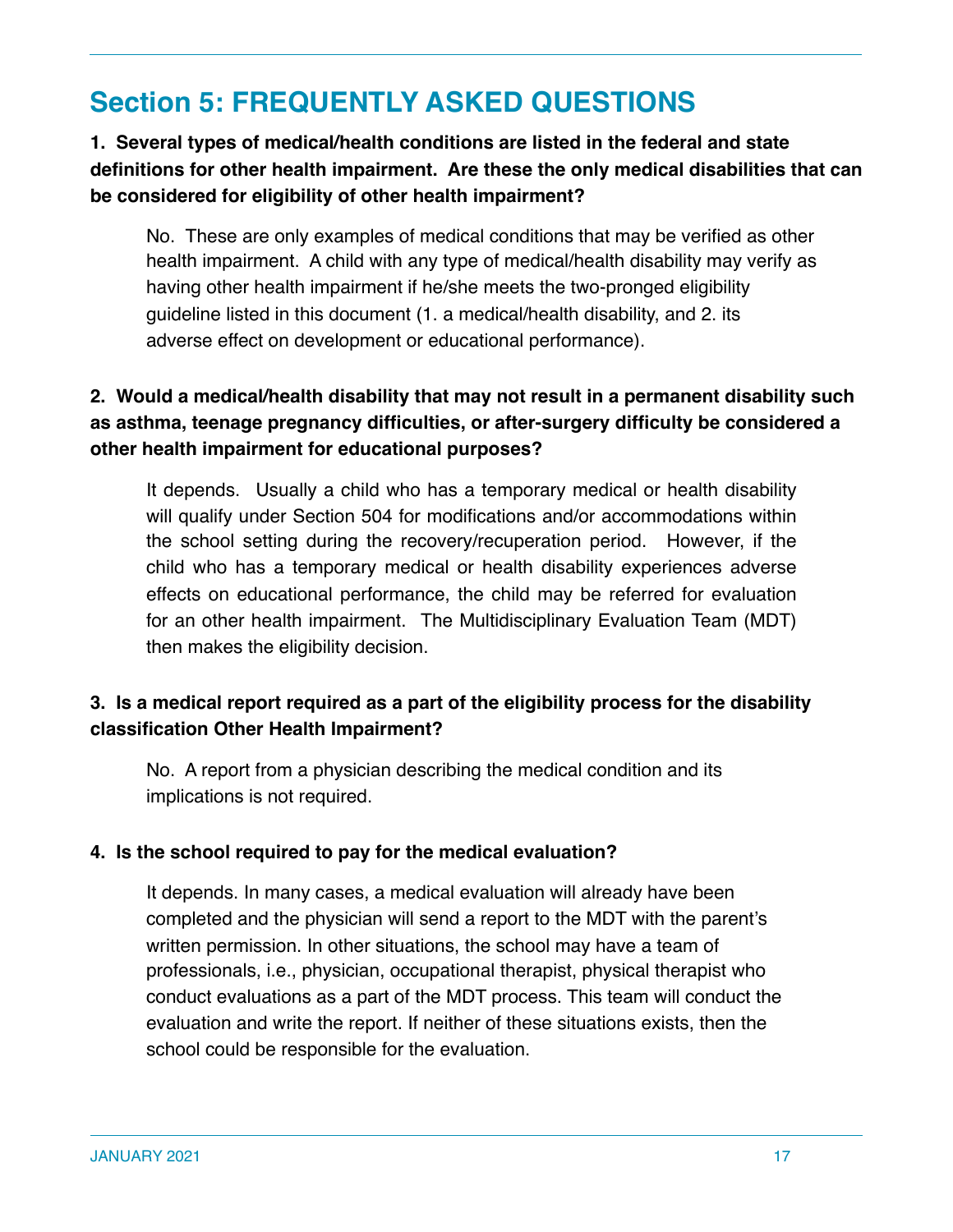#### **5. How severe must the physical disability be for the child to be eligible as a child with an orthopedic impairment?**

The severity of the physical disability will be documented in a written report from a physician. However, there must be documentation of an adverse effect on the development or educational performance of the child in order for the child to be eligible as having an other health impairment.

#### **6. Can a child meet the guidelines for having an other health impairment if he/she is doing well academically in his/her classes?**

Yes. Because the assessment for achievement includes not only academic achievement, but also social/interpersonal skills, adaptive skills, speech/ language skills, and any skills considered a part of that child's achievement.

#### **7. Can a child meet the guidelines for an other health impairment if the child has compensated for the medical disability by using medication, behavior management strategies, etc.?**

It depends. The eligibility of other health impairment is a two-pronged Process including both the medical condition and achievement. If the child has compensated for the medical disability through medications, behavior management strategies, etc., yet there is an adverse effect on the educational performance of the child, then the child could certainly be eligible as a child with an other health impairment.

#### **8. Can a child who has been diagnosed with Attention Deficit Hyperactivity Disorder (ADHD) or Attention Deficit Disorder (ADD) be eligible as having an other health impairment?**

Yes. ADHD and ADD are both a part of the federal and state definitions for other health impairment. However, the child must meet the two-pronged eligibility guidelines. The child must be diagnosed with a medical condition (ADHD/ADD) and must experience an adverse effect on educational performance/development due to the ADHD/ADD condition.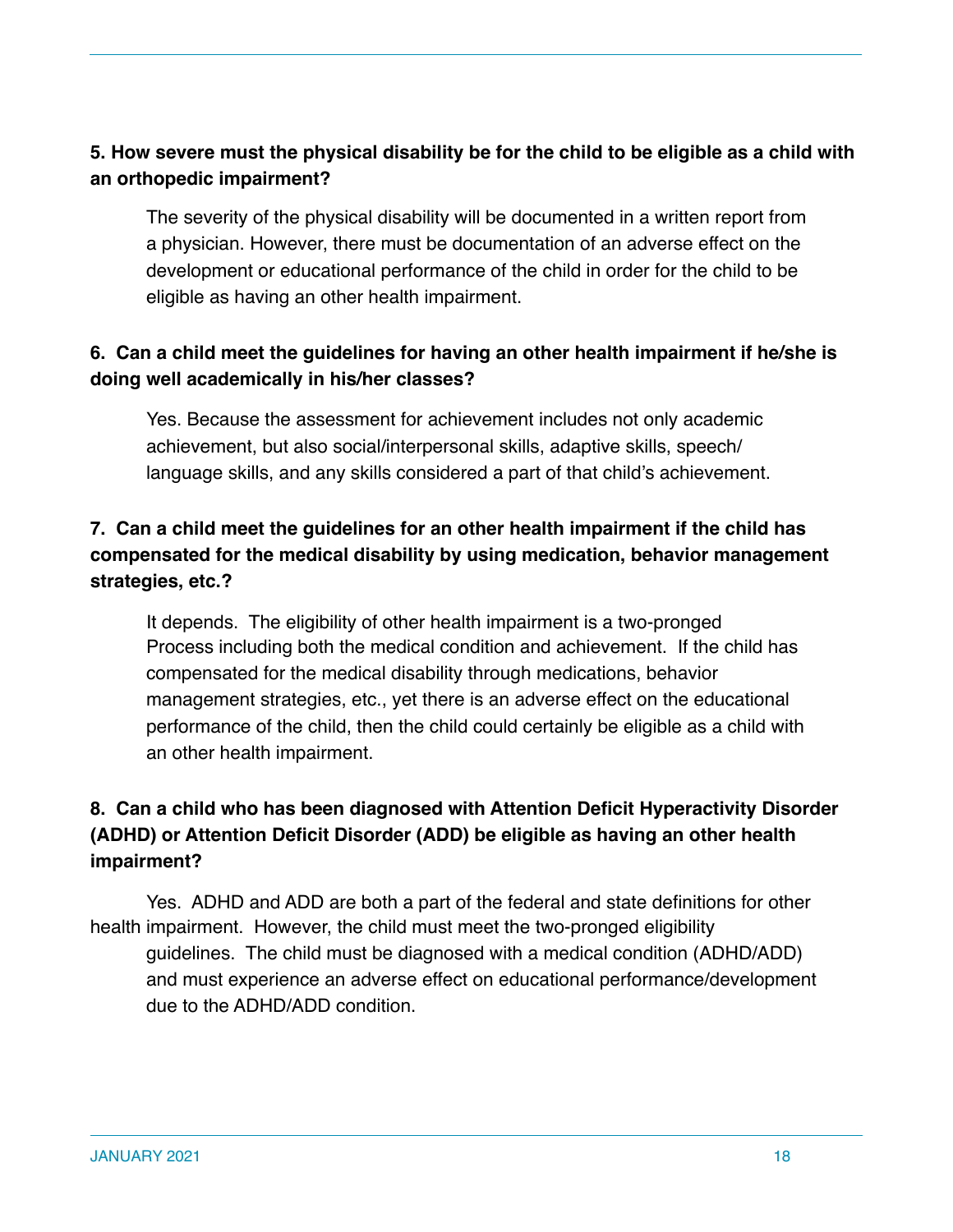## **SECTION 6: RESOURCES AND REFERENCES**

#### **REFERENCES**

Encarta World English Dictionary Retrieved from http://encarta.msn.com on 06/05/06)

Hallahan, Daniel P., and James M. Kauffman Exceptional Learners, 10th Edition. Boston: Allyn and Bacon, 2006

Heward, William L. Exceptional Children. Upper Saddle River, N.J.: Pearson Education, Inc., 0003.

National Dissemination Center for Children with Disabilities. "Attention Deficit/ Hyperactivity Disorder" Fact Sheet 19, www.nichcy.org. January 2004.

Norlin, John W. Special Education Dictionary, Revised Education. Horsham, Pennsylvania: LRP Publications, 2003.

Peabody College of Education: http://iris.peabody.vanderbilt.edu (Retrieved 05/20/06).

Reid, Robert, John W, Maag, and Stanley F. Vasa. "Attention Deficit Hyperactivity Disorder as a Disability Category: A Critique". Exceptional Children, Vol. 60, No. 3, December/January, 1994, pp. 198-214.

Reid, Robert, John W. Maag, and Stanley F. Vasa, "Who are the Children with Attention Deficit Hyperactivity Disorder? A School-based Survey". The Journal of Special Education, Vol. 28, No. 2, 1994, pp. 117-137.

Schnoes, Connie, Robert Reid, Mary Wagner, Camille Marder. "ADHD Among Children Receiving Special Education Services: A National Survey". Exceptional Children, Vol. 72, No. 4, pp. 483-496.

Tannock, Rosemary and Rhonda Martinussen, "Reconceptualizing ADHD", Educational Leadership, November 2001, pp. 20-25.

#### **WEB SITES**

ADHD.com The Online Community www.adhd.com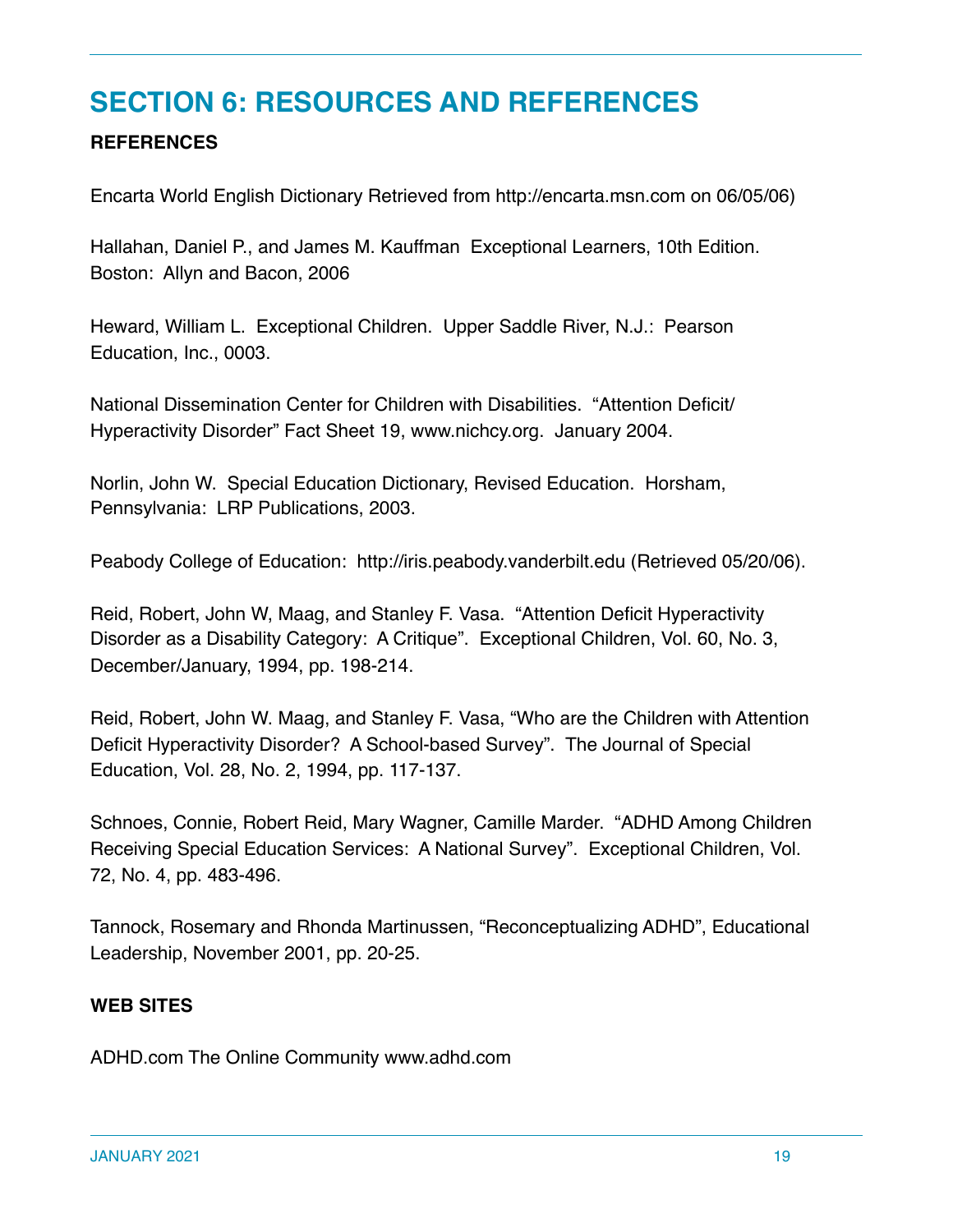Alliance for Technology Access www.ataccess.org American Academy of Pediatrics www.aap.org American Cancer Society http://www.cancer.org American Diabetes Association www.diabetes.org Arthritis Foundation www.arthritis.org Asthma and Allergy Foundation of American (AAFA) www.aafa.org Attention Deficit Disorder Association www.add.org Children and Adults with Attention Deficit/Hyperactivity Disorder (CHADD) www.chadd.org Council of Exceptional Children (CEC) www.cec.sped.org Easter Seals Organization www.easter-seals.org Education Resources Information Center (ERIC) www.ed.gov/EdFed/ERIC.htm Epilepsy Education Association www.iupui.edu Epilepsy Foundation www.efa.org Exceptional Parent www.eparents.com Guide to Disability Resources on the Internet www.disabilityresources.org March of Dimes Birth Defects www.marchofdimes.com National Attention Deficit Disorder Association (ADDA) www.add.org National Cystic Fibrosis Foundation www.cff.org National Dissemination Center for Children with Disabilities (NICHCY) www.nichcy.org